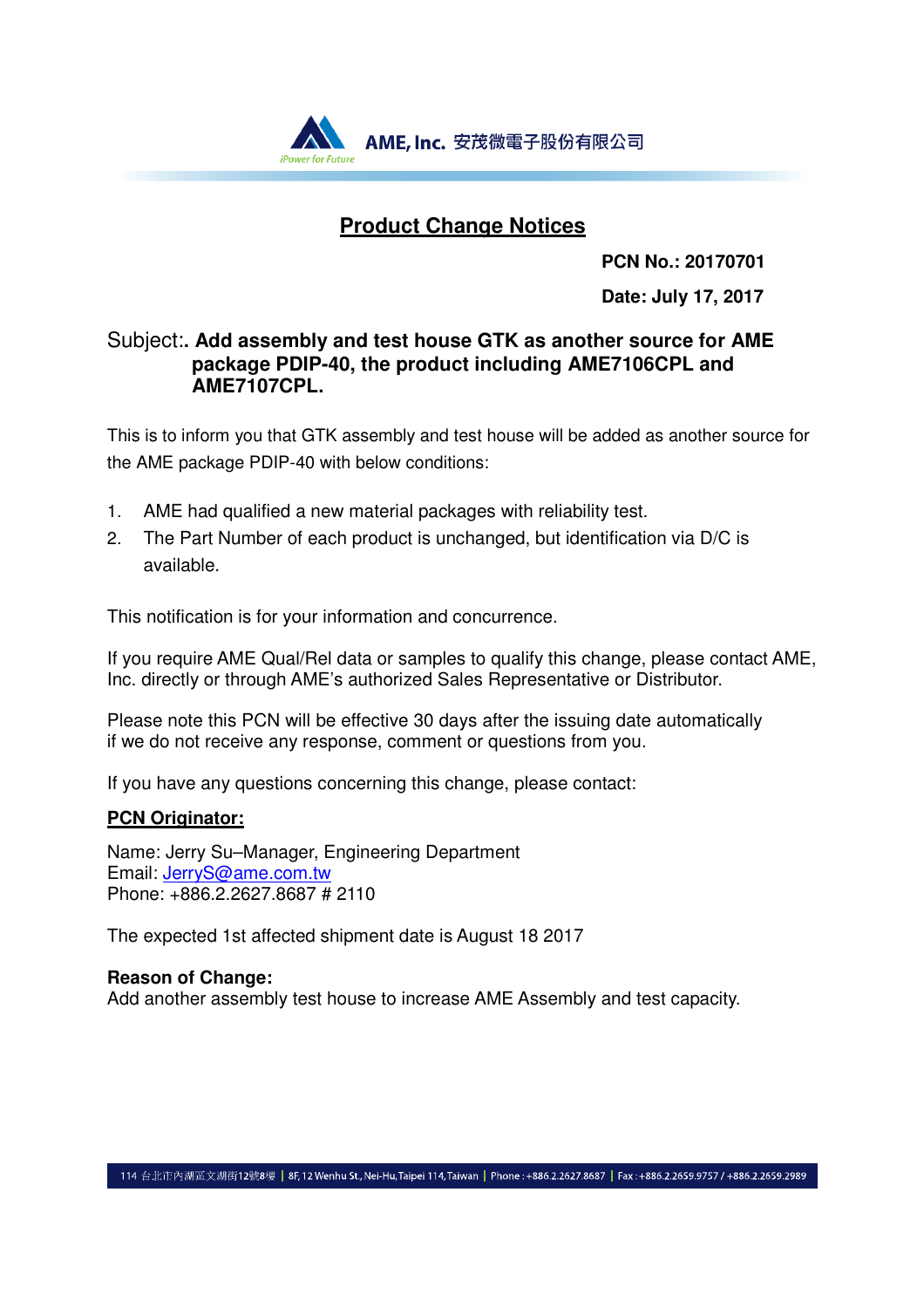

**Qual/REL Report:**

# Reliability Report for GTK package PDIP-40

\_\_\_\_\_\_\_\_\_\_\_\_\_\_\_\_\_\_\_\_\_\_\_\_\_\_\_\_\_\_\_\_\_\_\_\_\_\_\_\_\_\_\_\_\_\_\_\_\_\_\_\_\_\_\_\_\_\_\_\_\_\_\_\_\_\_\_\_\_\_ **Prepared by Eric Chen, Manager of Quality & Reliability Dept.** 

114 台北市內湖區文湖街12號8樓 | 8F,12 Wenhu St., Nei-Hu, Taipei 114, Taiwan | Phone: +886.2.2627.8687 | Fax: +886.2.2659.9757 / +886.2.2659.2989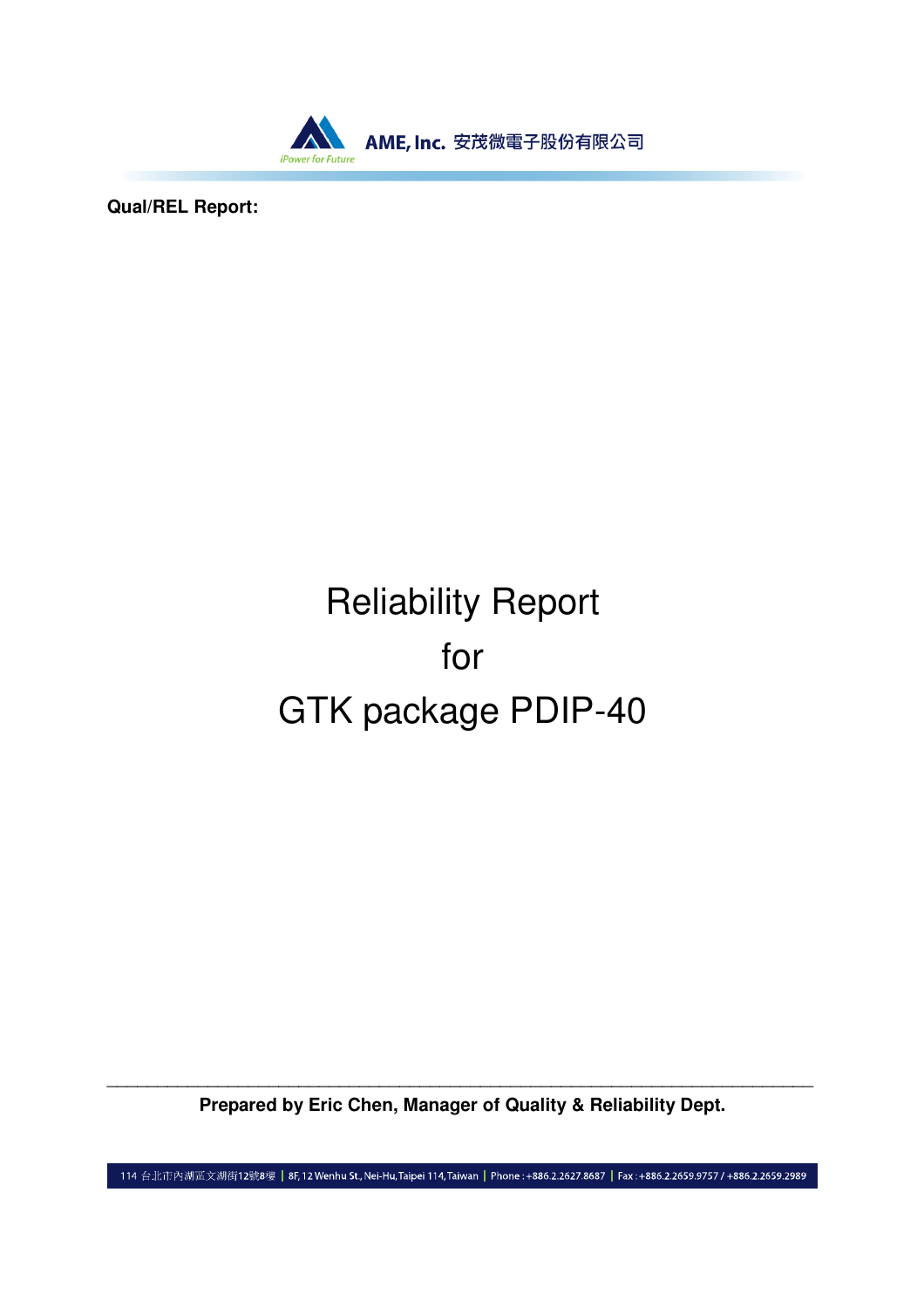

### **Conclusion:**

The GTK PDIP-40 series product has successfully met AME's reliability standard that is required on all AME, Inc products.

Furthermore, QRA Dept. of AME, Inc monitors the reliability continuously to make sure that all PDIP-40 series product will still meet AME's reliability standard in the future.

### **Table of Contents:**

Ⅰ、Package Reliability Test Result